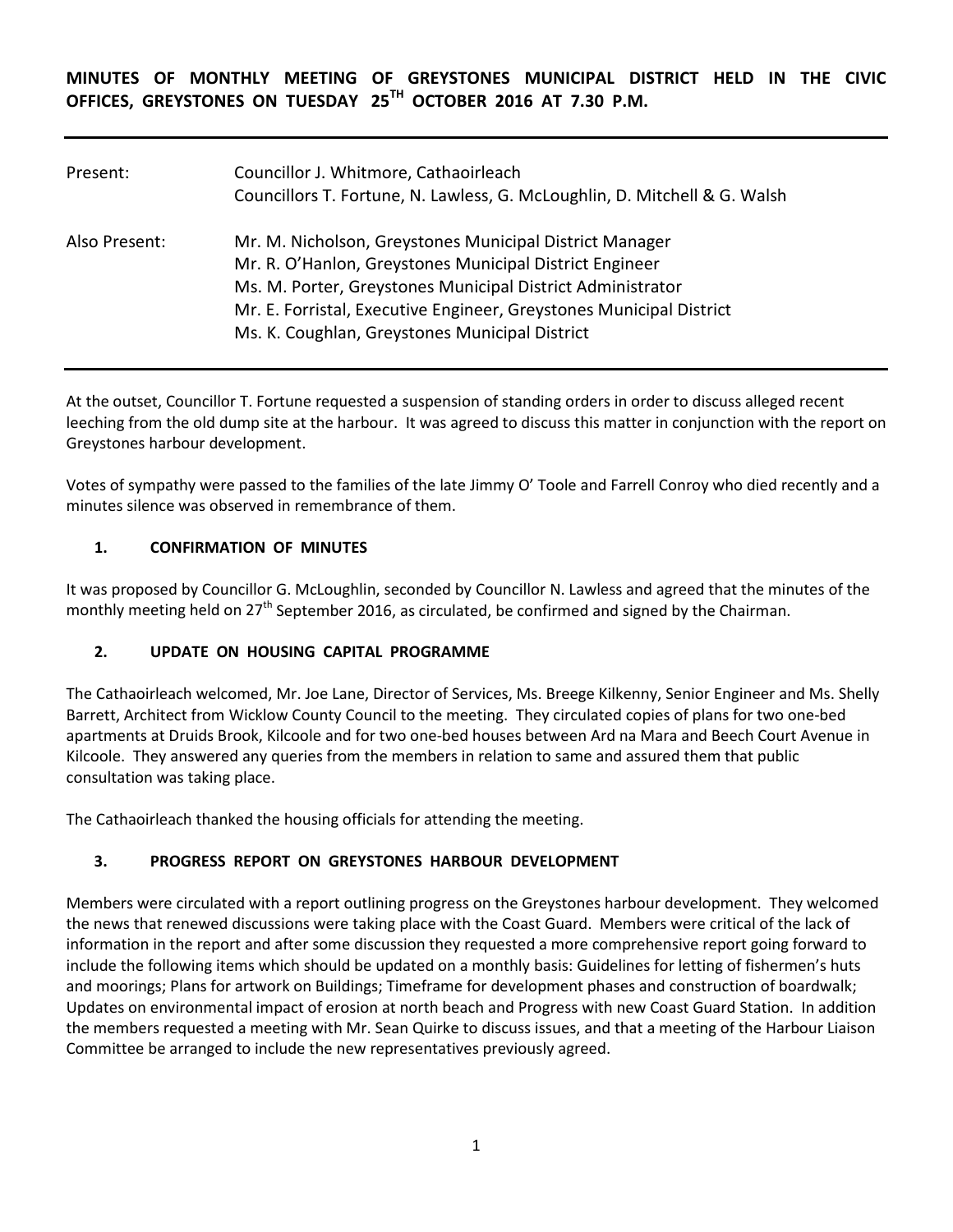## **SUSPENSION OF STANDING ORDERS**

Councillor T. Fortune expressed concerns in relation to alleged leaching from the old dump at the north beach at Greystones harbour and advised that recent works were carried out on site as a result of the leeching. Members requested that they receive a full report on the matter by Monday 31<sup>st</sup> October, 2016 to include details of the alleged incident, implications of same and what, if any, works were carried out to address the issue.

# **4. 2016 SCHEDULE OF MUNICIPAL DISTRICT WORKS FUNDING AND CONSIDERATION OF THE DRAFT BUDGETARY PLAN FOR 2017**

A copy of the 2017 Draft Budgetary Plan for the Greystones Municipal District had been circulated to the members with the agenda, together with a table showing the overall General Municipal Allocation across the five Municipal Districts and a letter from the Chief Executive outlining the procedures. Following discussion the members agreed the allocations.

The members were also circulated with an update on amounts spent to date from the 2016 discretionary budgets together with various suggestions on how the remaining sum of circa €47,000 could be spent.

In relation to the provision of toilet facilities at the harbour, it was agreed following discussion that a sum of €5,000 be allocated to prepare a brief to invite expressions of interest from developers for the existing toilet block there and that this brief be available for the November meeting.

It was further agreed that the remainder of the monies be allocated as follows: €15,000 for provision of bollards at Blacklion; €18,000 for footpath repairs on Lott Lane, Kilcoole; €5,000 for the replacement of trees on Bellevue Road; €2,000 for a Christmas Market at the harbour and €2,000 for a 'Battle of the Bands' competition to be organised by Greystones2020.

There was some discussion on the Greystones2020 organisation as some members were not familiar with it. Councillor G. McLoughlin pointed out that Greystones2020 was non-political and was set up following on from the Greystones Strategy meetings when a group of local business people and organisations got together in the absence of a local Chamber of Commerce. She stated that the group had planned on launching later in the year but had now agreed to undertake to organise the Christmas Lights in the town this year, in conjunction with the Community Affairs Committee of the Greystones Municipal District, as no other group was prepared to facilitate that.

## **5. REPORT FROM GREYSTONES MUNICIPAL DISTRICT ENGINEER**

A report outlining works carried out in the district had been circulated to the members and the District Engineer answered queries from the members in relation to same.

# **6. ARRANGEMENTS FOR CHRISTMAS LIGHTS IN GREYSTONES**

Councillor G. McLoughlin informed the members that the Christmas Lights would be switched on in the town on Saturday 26<sup>th</sup> November at 4.00 p.m. She pointed out that Bridgedale had agreed to sponsor new lights this year and that local businesses were being asked to fund the cost of having them erected. She thanked Elaine Willis for collecting the money for the lights, and everyone involved in the process, and she pointed out that Paul Byrne from the Greystones Guide would act as Master of Ceremonies on the day. She stressed the need for stewards and she asked that anyone willing to help on the day would get in contact with the committee.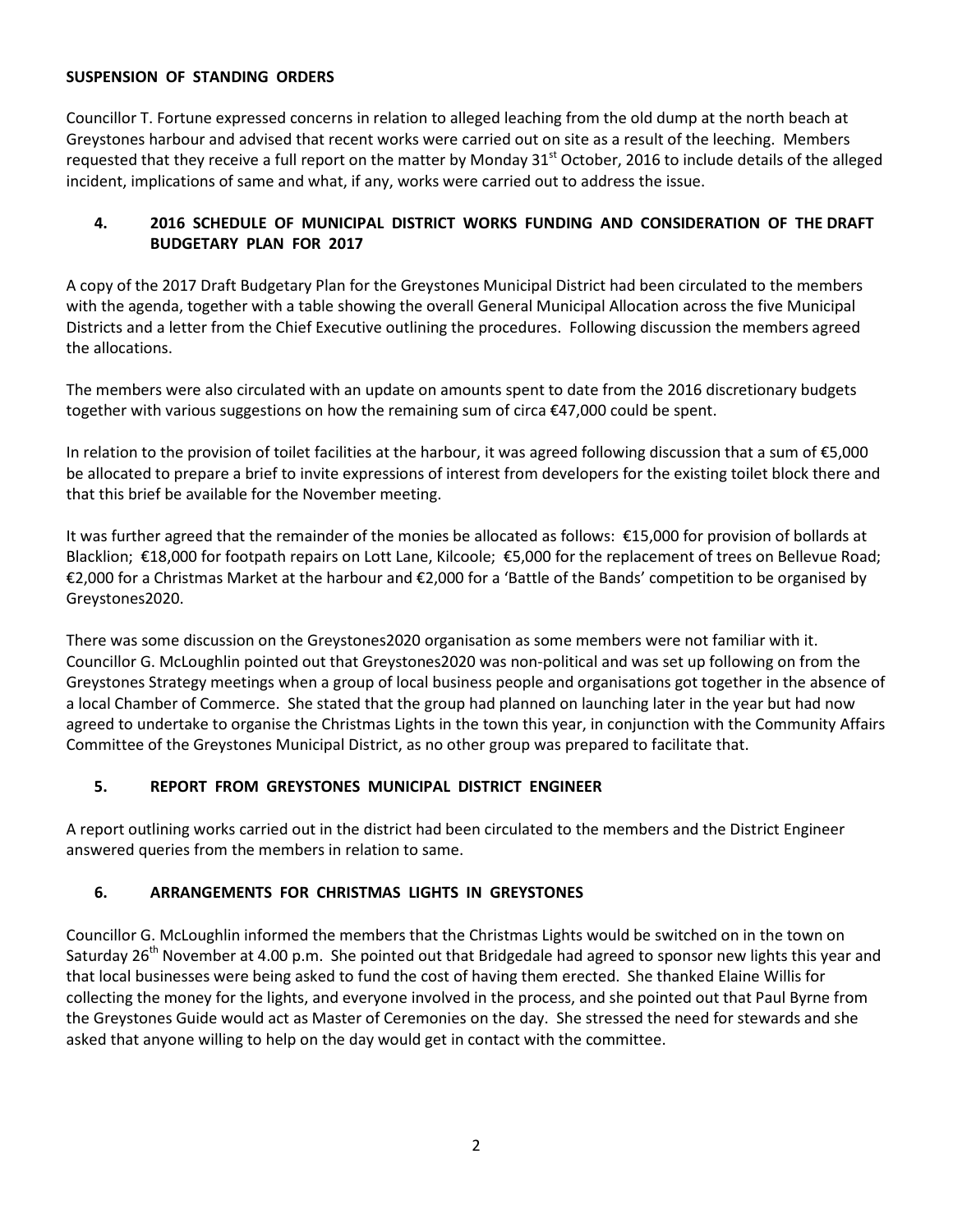#### **7. UPDATE ON REVIEW OF PARKING BYE LAWS**

The District Administrator informed the members that a presentation on the countywide review of parking bye-laws in Wicklow would be made at the County Council meeting scheduled for  $7<sup>th</sup>$  November 2016. She pointed out that it was intended to have one set of bye laws for the county with individual schedules for each of the municipal districts. She stated that members would have a two week period to consider the revised draft bye laws before they went on public display from 28<sup>th</sup> November 2016 until the 10<sup>th</sup> January 2017 following which submissions would be considered and brought back to the Municipal District meetings in February 2017 and to the full County Council in March 2017.

## **8. NOTICES OF MOTION:**

(a) Motion in the name of Councillor J. Whitmore (deferred from September meeting): "That the Council review Church Lane, Greystones to ensure both pedestrian and driver safety, including the condition of the ramps and potholes, ensuring that hedgerows at the top are cut back to allow access to the path, the possibility of putting double yellow lines the length of the lane (one side only), and installing a yellow-box at the entrance to the R761".

The District Engineer informed the members that the limited funding available for such works should be used for other regional roads rather than for this secondary road. He pointed out that this whole road needed an overall strategy and that it would be very costly to do. He stated that he was in discussion with the Tidy Towns Committee about improving the junction with the R761 and that he hoped to do some improvement works at the junction with Church Road.

(b) Motion in the names of Councillors G. McLoughlin & D. Mitchell (deferred from September meeting): "That Wicklow County Council places a bin beside the bus stop in front of the Farrankelly estate on Mill Road".

The District Engineer informed the members that he would look at the possibility of placing a bin at this location.

(c) Motion in the names of Councillors G. McLoughlin & D. Mitchell (deferred from September meeting): "That Wicklow County Council either remove or gets the Charlesland Management Company to remove the waste that is dumped into the river (fridge, sofa etc) between Burnaby Lawns and Charlesland Wood".

The District Engineer informed the members that he would ask the Litter Warden to check this waste for evidence of ownership before having it removed.

(d) Motion in the names of Councillors D. Mitchell & G. McLoughlin (deferred from September meeting): "When will the road surface at Blacklion be improved and is some issue of surface water drainage holding repairs up".

The District Engineer stated that there was no issue with surface water at this location but that Irish Water may be looking at alternative routes for sewerage . He stated that improvement works were delayed because of the Harbour to Lidl NTA Scheme which was put on hold and that he would talk to the Senior Engineer about progressing this.

(e) Motion in the names of Councillors D. Mitchell & G. McLoughlin (deferred from September meeting): "The road markings on the pedestrian crossing on Church Road in the town centre need repainting".

The District Engineer stated that the current budget for road markings was almost spent but that he would look at the possibility of having this ramp marked out.

(f) Motion in the names of Councillors G. McLoughlin & D. Mitchell (deferred from September meeting): "That Wicklow County Council implements, as a matter of urgency, plans for Delgany that include a reduction of the speed limit, upgrade of the roads and footpaths and appropriate signage for the village".